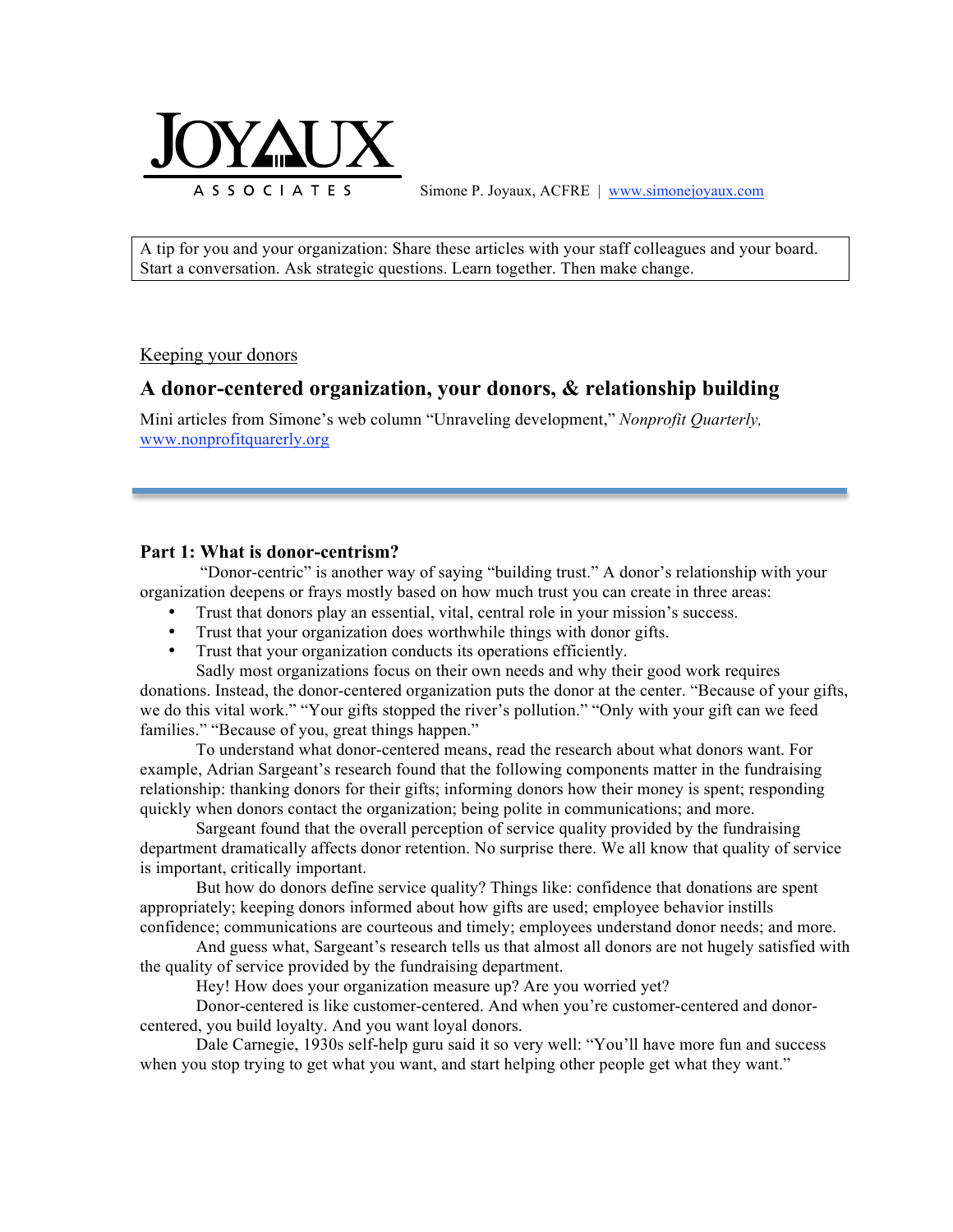I told you before, read *Building Donor Loyalty* by Sargeant and Jay. Check out the Donor-Centric Pledge (DCP) in *Keep Your Donors*. You can download the DCP from www.simonejoyaux.com. Click on Resources | Free Library | Fund Development.

Interested in trying your hand at a donor survey? See the Audubon Society of RI member survey in *Keep Your Donors,* inspired by Adrian Sargeant's research.

## **Part 2: Do you treat your donors like ATM machines?**

Do you treat your donors like ATM machines? I've heard donors say you do.

Giving is not a financial transaction. Giving is one of the most personal acts anyone can make.

But too often, in the press for money, organizations focus on money rather than donors. Be careful. Don't be that kind of organization. Treating giving like a financial transaction is a quick way to lose donors.

Keep this in mind: The purpose of fund development is to find donors, not donations. The smart organization would rather have a donor who has been giving \$25 annually for 10 years – than someone who'll give you \$500 today. The 10-year donor is loyal. Keep her. She's telling others about you. Nurture the relationship better and she may give you more money when she's able. And donor loyalty drives bequest giving, too.

Remember, donors are not just interchangeable money sources. Donors give to you for reasons you can only guess at. (Don't guess. Ask them why they give!)

My colleague Richard Radcliffe, legacy guru from the U.K., says that the most important question we can ask a donor is: Why did you first give? (By the way, if you ever have a chance to hear Richard Radcliffe speak, do it! Richard is insightful, focused, and very funny. And he's spoken with thousands of donors through personal interviews and focus groups.)

Adrian Sargeant's research (remember his book, *Building Donor Loyalty)* reinforces Richard's comment: You need to know why donors started giving to your organization. In fact, Sargeant goes on to say that probing why a donor made that first gift is essential in determining whether you can develop a relationship with that donor. The more you know, the more you know!

Giving is about the donor, not about your organization or your cause. Your organization is the conduit by which donors live out their interests and fulfill their aspirations. Donors are different one from the other. And you need to know their interests and disinterests, their motivations and aspirations.

Test yourself right now. What do you know about your donors? Do you know what excites your most loyal donors and what annoys them? Do you know the different interests of different donors?

It's time to build a donor-centered organization. And if your donor centric quotient is already pretty high, aim for higher!

Read Kay Sprinkel Grace's e-book *Donor-Driven Philanthropy.* Download at

www.simonejoyaux.com. Click on Resources | Free Library | Fund Development | General Information. Read these great blogs: www.sethgodin.com, www.theagitator.net, and

www.futurefundraisingnow.com. Subscribe for free. Read daily and learn.

#### **Part 3: Top priority: Pay attention to the emotional needs of your donors.**

Emotions are the decision makers. Emotions trigger your decision about where to give gifts and whether to eat chicken or steak for dinner.

Neuroscience (thanks to MRIs) and psychological research prove it. Just ask Drs. Antoine Bechara and Dr. Antonio Damasio.

The direct mail industry has identified 7 emotions that really move cash, mountains of cash as vast as the Himalayas. The direct mail people spend millions on research, so pay attention. Here they are, the 7 emotional triggers for direct mail response, in no particular order.

- Anger ("This is wrong! Do something!")
- Exclusivity ("Me? You want me to join your special group of donors?)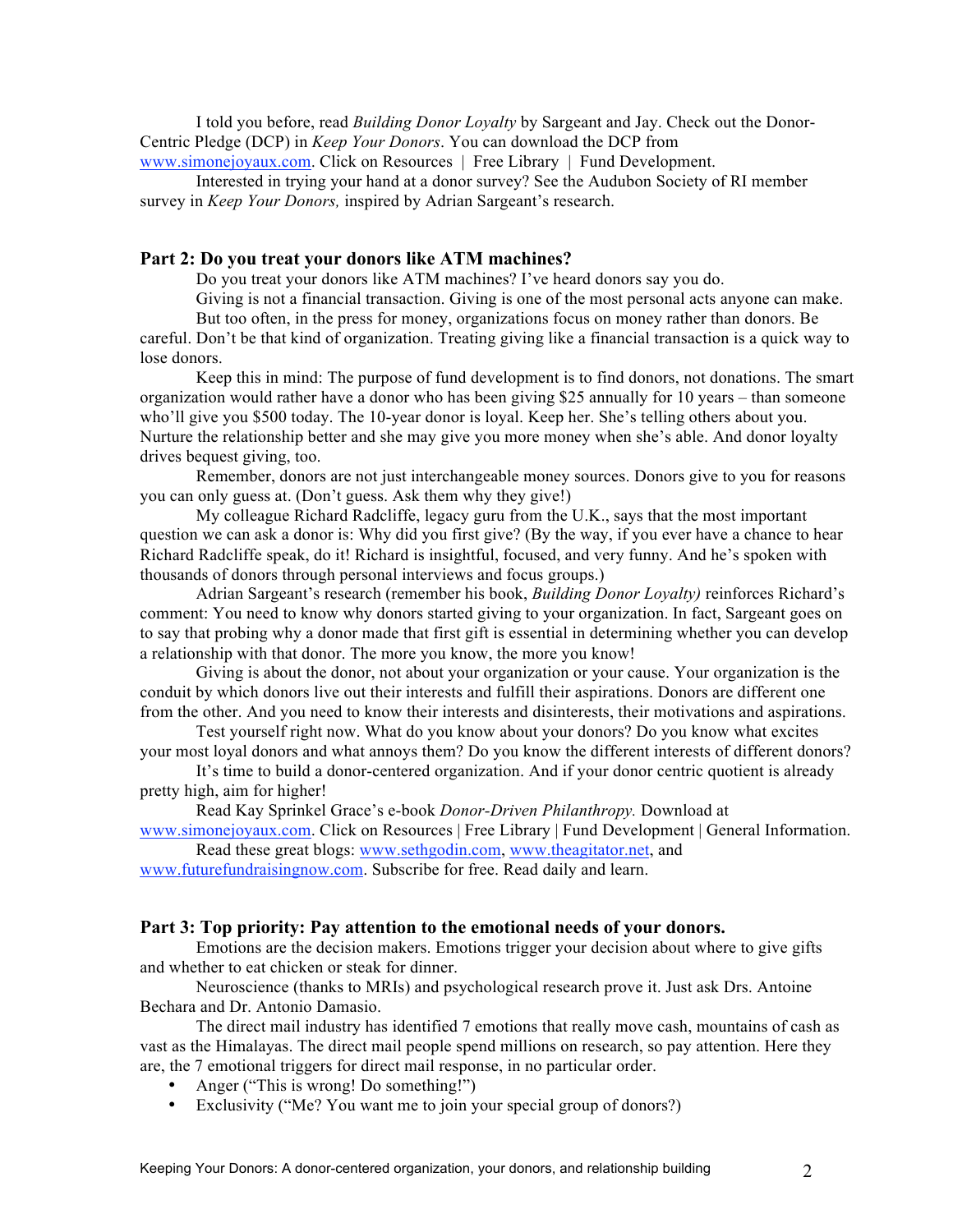- Flattery ("You're absolutely right. I am special because I keep giving to you.")
- Greed ("I want more theatre in the community and giving to you makes sure great theatre stays.")
- Guilt ("I know polar bears are drowning because of my car and my poor recycling skills. I'll feel better when I give to that environmental group.")
- Salvation ("My gifts make change and make the world a better place.") Let me illustrate these emotions for you.

In 2001, I founded the Women's Fund of Rhode Island (WFRI). WFRI works to level the playing field for women and girls. Why did I found the Women's Fund?

Because I'm angry that social injustice is a dominant force in the United States. Women are still paid less than men – for the same work. Women represent more than 50% of the U.S. population and a paltry portion of elected officials. In fact, the U.S. ranks  $82<sup>nd</sup>$  in the world for the number of women in the national legislature, e.g., the U.S. Congress.

I'm afraid of living in a community and world where so many people are excluded, for example women and people of color and gays and lesbians and those who are less affluent. I feel guilty because while I'm disadvantaged as a woman, I am a well-educated, heterosexual, white, affluent woman. I win on all counts except gender.

I'm flattered to be part of the exclusive group of women and men who fight for social justice in Rhode Island. I'm proud to be the founder of the Women's Fund. And I believe that my work in philanthropy – both as a volunteer and a professional – is the reason why I exist. My passion for philanthropy is my salvation.

Think about one of your most meaningful gifts. What feelings prompted you to give? Talk with your donors. Ask them why they give and you'll hear their interests and feelings.

Now take a look at your solicitation letters and your newsletters and all your materials. Are the emotions there? If not, add some heart. Yes, right now.

It's your job to stroke the emotions of your donors and prospects. You trigger their emotions through the stories you tell, the accomplishments you produce.

Learn more in Tom Ahern's books and free e-news. www.aherncomm.com

### **Part 4: Keeping your donors**

Want to keep your donors? Want profitable relationships that last? Do it with a comprehensive relationship-building program that includes communications (this column) and cultivation (next column).

Mostly organizations communicate through newsletters – and most newsletters are clueless. Wrong content. Poor writing. Lousy readability.

Tom Ahern finds these 7 flaws in most donor newsletters:

- 1. Don't deliver news that donors care about
- 2. Don't put the donor center stage
- 3. Aren't very friendly
- 4. Skimp on emotional triggers
- 5. Don't tell stories
- 6. Expect people to read in depth
- 7. Don't have real headlines

How flawed (or flawless) are your newsletters?

I remember when I followed the directions of my various English teachers. You know, never start a letter with "I". Never have just one sentence in a paragraph. Of course, all sentences must have a verb. And so much more – which pretty much is all wrong for communications.

I've spent quite some time trying to learn to write better in order to communicate. So my first recommendation to you: Forget what your English teacher taught you. Hurry up and learn to write better!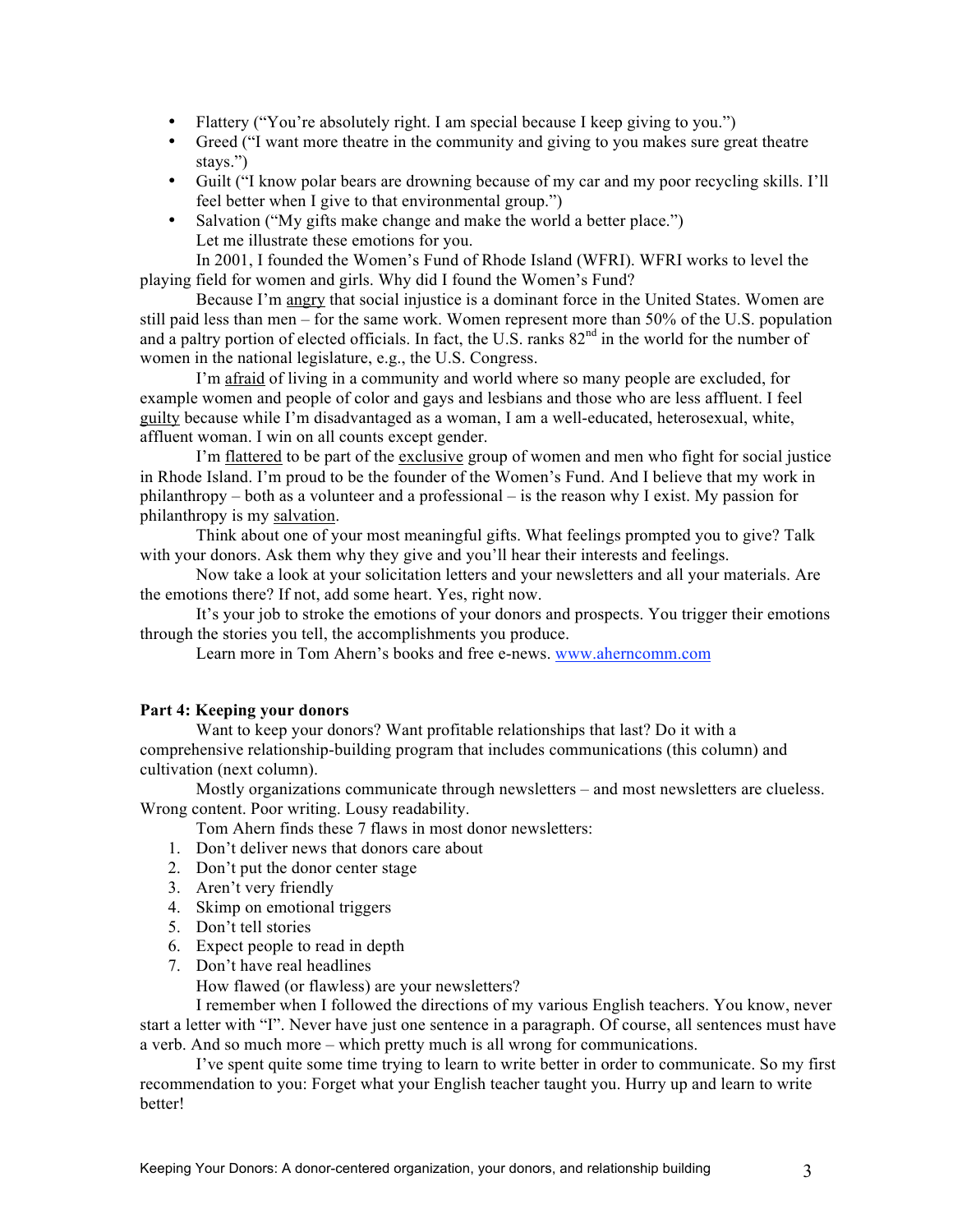One-sentence paragraphs are fine. One-word sentences are fine. Sentences starting with "and" or "but" are just fine. Sentences without verbs are just fine.

- Other writing tips:
- Improve your headlines! Headlines are more important than articles. Read any good daily newspaper. Their headlines tell pretty much the whole story. And headlines help people decide what they want to read. (Here's a tip: Take your headline and show it to someone who doesn't know the story. Ask them what the story is. If they get it right, your headline works.)
- Avoid passive voice and complex sentences. Use short sentences and short paragraphs.
- Make it easy for the reader. Write at  $8<sup>th</sup>$  grade level. Use Microsoft grammar check to evaluate your writing.

Always remember, people don't have to read your stuff. If you make it hard to read, they just won't read! People skim. If the headlines don't interest them, the story won't either. So what happens when just about no one reads your newsletter? This isn't good relationship building.

Here's another surprise: Readability matters. Using reverse type reduces readability by something like 500%! Indented paragraphs are essential, mandatory. Makes the text easier to read.

Another no-no: using sans serif typefaces like Arial. For reading on paper, a serif type (e.g., Times New Roman) is essential.

These are truths, facts. Not opinion. And sadly, graphic designers are rarely taught readability. Get prepared for a fight when you say, "use a serif typeface" and "no reverse type" and "indent the paragraphs, damn it!" Get prepared for another fight, because most marketing / communications staff don't know this stuff either.

Compare your newsletter to the documented body of knowledge. Remember, your opinion (or that of your board members) doesn't matter.

Use the body of knowledge to create the best newsletter possible. See all the details in Tom's various books: *How to Write Fundraising Materials That Raise More Money, Raising More Money With Newsletters Than You Ever Thought Possible*, *Keep Your Donors: The Guide to Better Communications and Stronger Relationships,* and *Seeing Through a Donor's Eyes.* Subscribe to Tom's free e-news and read all the archives for more about writing. Visit Tom at www.aherncomm.com.

## **Part 5: Nurturing relationships through donor-centered communications**

Keep your donors by nurturing relationships with communications (last week's column) and cultivation (this column).

Communicating isn't enough. You have to connect personally. Create opportunities for the donors to engage more deeply, if they want to do so.

Pay attention to this recent comment made by Tom Belford in his daily blog The Agitator: "The idea is to think broadly about the types of personally relevant interactions you can offer each of your supporters. But — ideally — it should be interaction that can lead to some sustained flow of communications that you can maintain with the individual supporter."

Sure, you design some cultivation to fit everyone. One size kinda fits all because you can only do so much. For example, try these ideas:

- Make personal thank-you calls to donors within a few days of gift receipt (And Penelope Burk's research says it's best if board members make these calls. See *Donor-Centered Fundraising.*) Don't ask for another gift! Just say thanks.
- Annual donor / volunteer thank-you party
- Quarterly focus groups with donors asking their opinions
- Personal interviews with individual donors asking them to share their philanthropic story (Ask your board members to help with these interviews.)
- Quarterly cultivation gatherings where you give updates about what's happening
- Invite donors to serve on committees where their skills and interests can best be used